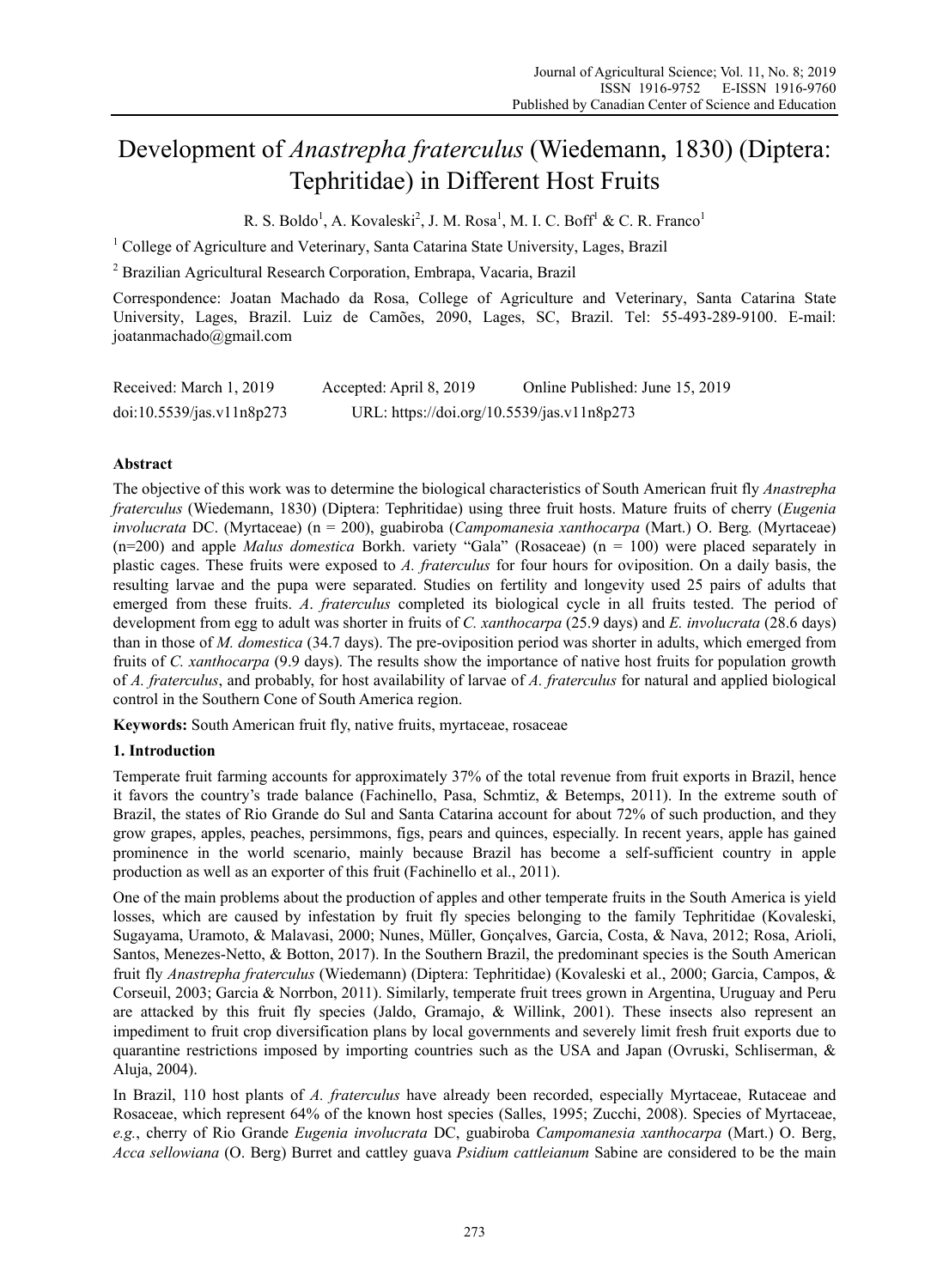host plants of *A. fraterculus* between the months of December and May (Salles, 1995; Kovaleski, 1997; Garcia & Norrbon, 2011).

The quality of available food is one of the main reasons for insect abundance (Ovruski et al., 2004). The species or cultivar of the available fruit tree does not always foster the development of *A. fraterculus*. Although this insect causes damage to some cultivars of grapes (*Vitis* spp.) and apples (*Malus domestica* Borkh.), the larvae do not always complete their biological cycle (Santos, Redaelli, Sant'ana, & Hickel, 2015; Zart, Fernandes, & Botton, 2010).

According to Bisognin et al. (2013), longevity and fecundity of *A. fraterculus* females was greater when larval development occurred in native fruits of *P. cattleianum* and surinam cherry *Eugenia uniflora* L. when compared with exotic fruits of blueberry *Vaccinium ashei* Reade and blackberry *Rubus* spp. The highest infestation rates by fruit flies usually occur in native fruits. For this reason, control measures should also be adopted for these hosts, in addition to management practices currently applied in commercial orchards (Salles, 1995; Kovaleski, 1997; Bisognin et al., 2013). Thus, this work determined the biological characteristics of *A. fraterculus* in fruits of native host plants (*E. involucrata* and *C. xanthocarpa*) and in *M. domestica* ('Gala' variety).

## **2. Methods**

## *2.1 Rearing of Anastrepha fraterculus*

The experiments were conducted with adults of the 52th generation of *A. fraterculus*. Rearing began after collection of *C. xanthocarpa* and *A. sellowiana* fruits infested by fruit flies in the town of Vacaria, state of Rio Grande do Sul, in 2011.

The adults were reared in plastic cages ( $92 \times 60 \times 55$  cm) with front and top openings covered with *voile* fabric. They were fed a diet based on coarse sugar, beer yeast and soybean at a 3:1:1 ratio and water, separately.

The eggs were removed with the aid of "oviposition panels" made with plastic Petri dishes (15 cm in diameter), whose bottom was covered with voile fabric and a black silicone film, filled with distilled water (FAO/IAEA, 1999). This panel was kept for 24 hours in the upper part of the rearing cages, and the eggs were then fed on an artificial diet composed of wheat bran (60 g), maize flour (240 g), sugar (30 g) and beer yeast (50 g). The pupa were placed on plastic trays containing sterilized fine-textured vermiculite until emergence of adult insects.

## *2.2 Biology of Anastrepha fraterculus Under Laboratory Conditions*

In the field, in areas of remnant natural vegetation, green fruits of *E. involucrata* and *C. xanthocarpa* were protected with nonwoven fabric bags to avoid natural infestation by fruit flies until the harvest period. To start the experiment, 200 fruits of each species were collected from the host plant at the time of maturation. In a 'Gala' *M. domestica* orchard grown under a conventional system at the Experimental Station of Temperate Fruit Farming from Vacaria, RS (Brazil), 100 fruits were collected and stored in a cold chamber for 30 days prior to the conduction of the experiment.

The fruits of each fruit tree were placed all at once in plastic cages for infestation by *A. fraterculus*. A ratio of two pairs of *A. fraterculus* was used per fruit of *E. involucrata* and *C. xanthocarpa*. For infestation of *M. domestica*, four pairs were used per fruit. These ratios of flies per fruit were determined in preliminary tests, based on fruit size, to avoid excessive oviposition on fruits, which could compromise food availability to the larvae. The fruits remained exposed to flies for four hours for oviposition in a climate-controlled room at  $25\pm1$  °C,  $70\pm10\%$  RH and 14:10 (L:D) photoperiod.

After oviposition, the fruits were individually placed in transparent 250 mL plastic cups covered with a layer of vermiculite at the bottom. The cups were topped with *voile* fabric. On a daily basis, 5 days after fruit exposure for oviposition, the larvae and the pupa were separately placed in tissue culture dishes containing vermiculite moistened with distilled water until emergence of adults; they were kept in a climate-controlled room at 25±1 °C,  $70\pm10\%$  RH and 14:10 (L:D) photoperiod.

After emergence of adults, 25 males and females with less than 24 hours of age, collected from each host fruit, were paired using cages made out of 250 mL transparent plastic cups covered with *voile* fabric. The solid diet and the water were separately provided inside the cage on a regular basis. On a daily basis, an "oviposition panel" (15 cm diameter) was placed at the top of each cage to collect the eggs.

During the immature stage, the following parameters were evaluated: duration of the egg-pupa period; duration of pupal stage; duration of the egg-adult period; number of pupa per fruit; weight of pupa at 10 days of age, and pupal viability. Weight was taken using a 0.001 g precision analytical scale.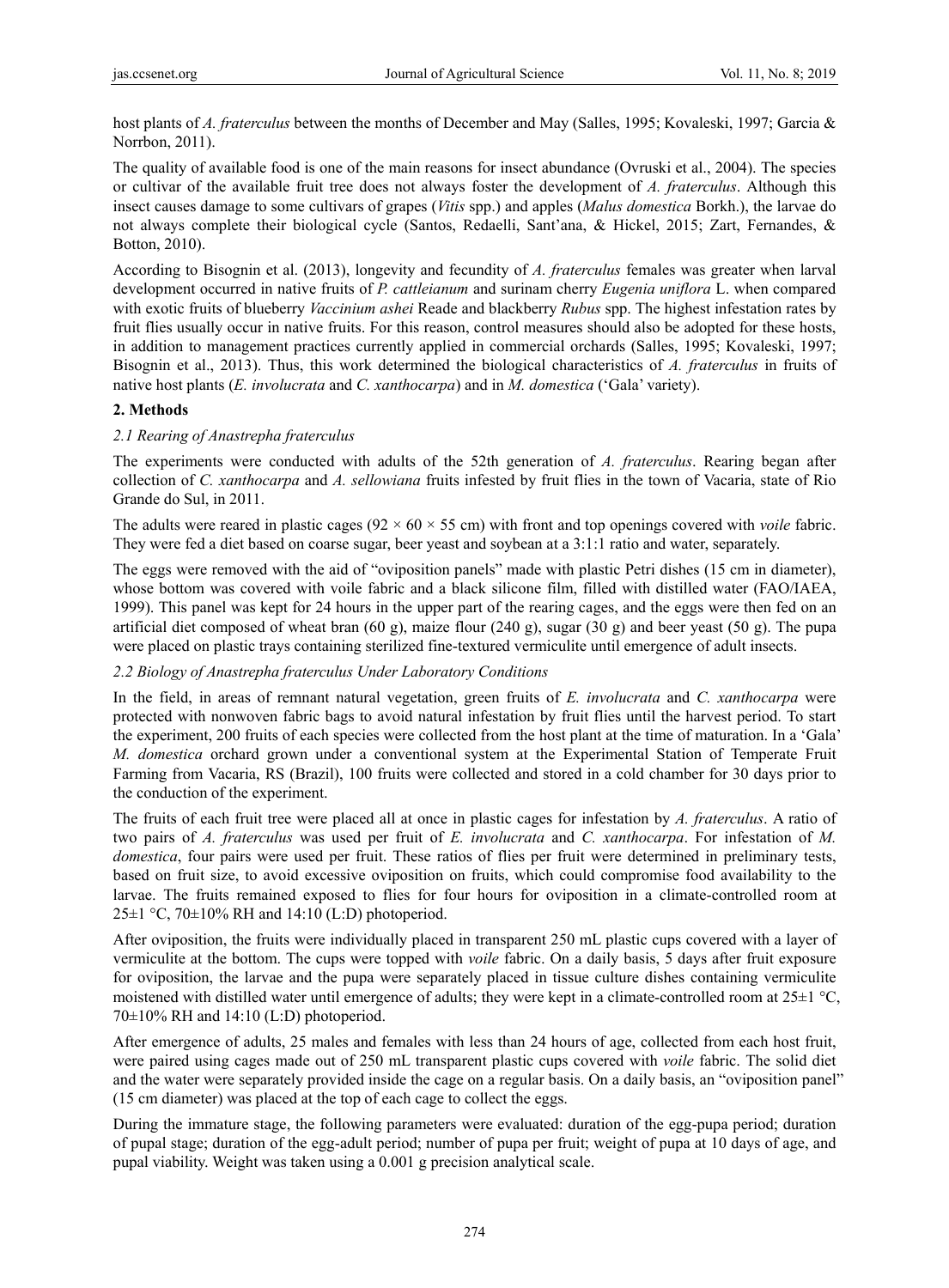In adulthood, calculations were made to determine sex ratio [Sex ratio = Number of females/(Number of females + Number of males)]; duration of pre-oviposition, oviposition and post-oviposition periods; daily and total fecundity rate; egg viability and longevity of females and males. Fertility was evaluated with 20 eggs from each pair per treatment, collected as of the second day of oviposition and, subsequently, every two days. The eggs were removed from the "oviposition panels" with a Pasteur pipette. After that, the eggs were placed on a strip of black voile fabric on filter paper in Petri dishes, covered with a damp cloth (Spontex Resistance<sup>®</sup>) at the bottom to prevent the egg dehydration. These eggs were kept in a climate-controlled room under the same above-mentioned physical conditions. After incubation for 48 hours, egg viability was evaluated by inspection of physical damage to the shell or presence of holes as a result of larval hatching.

## *2.3 Data Analysis*

The experiment was conducted in a completely randomized design and the data were submitted to analysis of variance. The means were compared by Tukey's test at 5% probability. For calculation of pupal viability, the repetitions that had only one pupa per fruit were excluded to avoid outliers. The analyses were performed using the SAS Software™, version 9.0 (SAS, 2002).

## **3. Results and Discussion**

During the development of the immature stages of *A. fraterculus*, differences were noted for duration of the following periods: egg-pupa (F = 416.11; DF = 2, 271; P < 0.0001) and egg-adult (F = 380.79; DF = 2, 261; P < 0.0001) between host fruits (Table 1). The developmental period of the immature stage of *A. fraterculus* in host fruits of *E. involucrata* and *C. xanthocarpa* (Myrtaceae) was shorter when compared with development in fruits of 'Gala' *M. domestica* (Rosaceae) (Table 1).

|              | Table 1. Mean values ( $\pm$ SEM) of the biological characteristics of <i>Anastrepha fraterculus</i> (Wiedemann, 1830)             |  |  |  |  |  |  |  |
|--------------|------------------------------------------------------------------------------------------------------------------------------------|--|--|--|--|--|--|--|
|              | (Diptera: Tephritidae) in host fruits infested in the laboratory $(25\pm1~^{\circ}\text{C}, 70\pm10\% \text{ RH})$ and 14:10 (L:D) |  |  |  |  |  |  |  |
| photoperiod) |                                                                                                                                    |  |  |  |  |  |  |  |

| Biological characteristics | Eugenia involucrata           | Campomanesia xanthocarpa | Malus domestica   |  |
|----------------------------|-------------------------------|--------------------------|-------------------|--|
| Egg-pupa period (days)     | $11.1\pm0.06 b$               | $11.5 \pm 0.08$ b        | $18.4 \pm 0.32$ a |  |
|                            | $(9-14)^1$ [491] <sup>2</sup> | $(8-14)$ [332]           | $(12-25)$ [84]    |  |
| Pupal stage (days)         | $17.5 \pm 0.07$ a             | $13.7\pm0.05$ c          | $16.4 \pm 0.10 b$ |  |
|                            | $(13-20)$ [394]               | $(12-17)$ [244]          | $(14-20)$ [77]    |  |
| Egg-adult period (days)    | $28.6 \pm 0.06$ b             | $25.9 \pm 0.09$ c        | $34.7 \pm 0.30$ a |  |
|                            | $(25-30)$ [394]               | $(23-28)$ [244]          | $(29-41)$ [77]    |  |
| Pupal weight (mg)          | $13.4 \pm 0.19$ a             | $11.8 \pm 0.21$ b        | $8.3 \pm 0.25$ c  |  |
|                            | $(3-19)$ [491]                | $(1-19)$ [313]           | $(3-14)$ [84]     |  |
| Pupal viability $(\%)$     | $80.1 \pm 2.30$ ns            | $77.1 \pm 2.15$          | $90.2 \pm 2.64$   |  |
|                            | $(0-100)$ [491]               | $(0-100)$ [313]          | $(0-100)$ [84]    |  |
| Sex ratio                  | $0.48 \pm 0.02$ ns            | $0.51 \pm 0.02$          | $0.58 \pm 0.04$   |  |

*Note.* Means followed by the same letter, in the row, do not differ by Tukey's test  $(P > 0.05)$ . ns = non-significant.

 $<sup>1</sup>$  Range of variation;  $<sup>2</sup>$  Number of observations.</sup></sup>

The pupa from the *C. xanthocarpa* fruits had the fastest development (13.7 days). By contrast, those pupa originated from *E. involucrata* had the longest duration (17.5 days); while pupa from *M. domestica* completed development in an intermediary period (16.4 days) (F = 347.73; DF = 2, 262; P < 0.0001) (Table 1). The pupa from the fruits of *M. domestica* had the lowest weight compared to pupa from the fruits of *C. xanthocarpa* and *E. involucrata*  $(F = 48.32, DF = 2, 285, P < 0.0001)$ . However, these host fruits did not influence pupal viability (F  $= 2.79$ ; DF = 2, 232; P = 0.0637) and sex ratio (F = 1.00; DF = 2, 260; P = 0.3696) (Table 1).

With respect to duration of the egg-adult period, the fruits of *C. xanthocarpa* and *E. involucrata* led to faster development of *A. fraterculus*, with a significant difference between the treatments (F = 380.79; DF = 2, 261; P < 0.0001). The adults from fruits of *M. domestica* emerged at eight and six days after emergence of adults from fruits of *C. xanthocarpa* and *E. involucrata*, respectively (Table 1).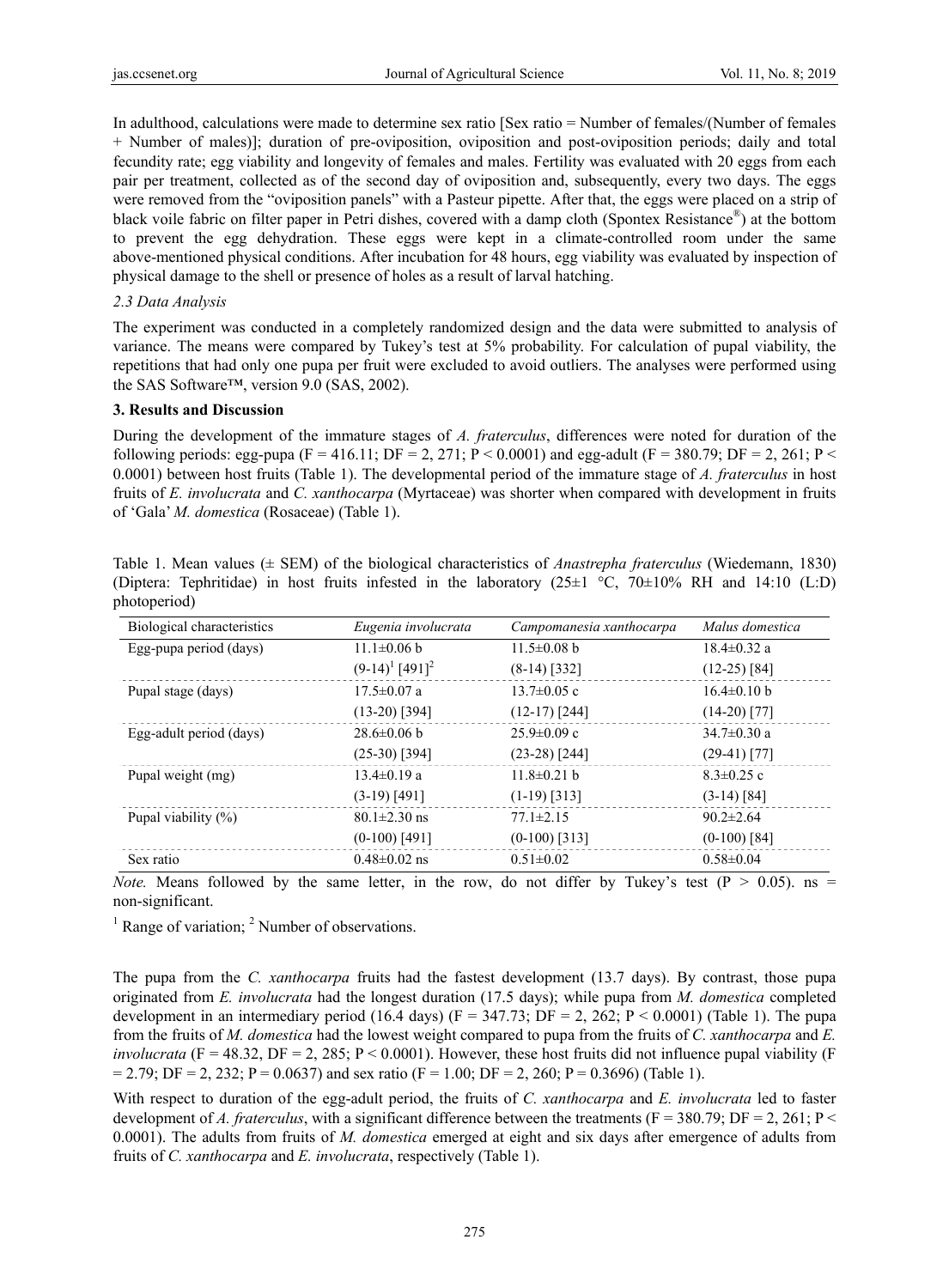In the adult stage, there was greater longevity of males when reared on *E. involucrata* and *M. domestica*, but this result did not differ significantly from that of *C. xanthocarpa* ( $F = 3.15$ ; DF = 2, 72; P = 0.0489) (Table 2). For females, the greatest longevity was found in insects from fruits of cherry of the Rio Grande ( $F = 6.44$ ; DF = 2, 72; P = 0.0027) (Table 2). For the reproductive period of females, differences were found only between insects from *C. xanthocarpa*, which had the shortest pre-oviposition period. The first oviposition took place as of the eighth day, with an average of 9.9 days; this result differed from that of the other hosts ( $F = 12.63$ ,  $DF = 2$ ,  $54$ ;  $P <$ 0.0001) (Table 2). Thus, evaluation of fruit host quality can also be based on the pre-oviposition period. When oviposition occurs earlier, there is increased opportunity for insects to leave their offspring in new hosts.

| Table 2. Mean values ( $\pm$ SEM) of the biological characteristics of adults of <i>Anastrepha fraterculus</i> (Wiedemann, |  |  |
|----------------------------------------------------------------------------------------------------------------------------|--|--|
| 1830) (Diptera: Tephritidae) from larvae which developed in host fruits infested in the laboratory (25 $\pm$ 1 °C,         |  |  |
| $70\pm10\%$ RH and 14:10 (L:D) photoperiod)                                                                                |  |  |

| Biological characteristics  | Eugenia involucrata  | Campomanesia xanthocarpa | Malus domestica    |
|-----------------------------|----------------------|--------------------------|--------------------|
| Pre-oviposition (days)      | $12.8 \pm 0.34$ b    | $9.9 \pm 0.70$ a         | $11.5\pm 6.00 b$   |
|                             | $(11-15)^1$          | $(8-16)$                 | $(9-15)$           |
| Oviposition period (days)   | $28.5 \pm 18.81$ ns  | $18.6 \pm 2.56$          | $27.1 \pm 19.81$   |
|                             | $(3-54)$             | $(3-36)$                 | $(6-56)$           |
| Post-oviposition (days)     | $21.8 \pm 5.26$ ns   | $15.4 \pm 2.59$          | $16.1 \pm 3.66$    |
|                             | $(3-66)$             | $(2-49)$                 | $(1-58)$           |
| Daily fecundity rate        | $11.4 \pm 1.77 b$    | $20.7 \pm 2.26$ a        | $18.7 \pm 2.38$ ab |
|                             | $(0.43 - 24.54)$     | $(1.00-33.00)$           | $(0.29 - 40.00)$   |
| Total fecundity rate        | $300.3 \pm 51.28$ ns | $401.3 \pm 61.08$        | $479.7 \pm 94.86$  |
|                             | $(10-767)$           | $(11-841)$               | $(9-1,326)$        |
| Egg viability $(\%)$        | $85.9 \pm 1.06$ ns   | $85.4 \pm 1.06$          | $91.9 \pm 1.30$    |
|                             | $(48.75 - 94.24)$    | $(41.40 - 87.00)$        | $(42.50 - 93.75)$  |
| Longevity of males (days)   | $65.8 \pm 6.04$ a    | $48.8 \pm 1.35$ b        | 56.9 $\pm$ 5.43 ab |
|                             | $(25-115)$           | $(34-62)$                | $(20-95)$          |
| Longevity of females (days) | $63.8 \pm 5.19$ a    | $42.7 \pm 2.46$ b        | $48.2 \pm 4.78$ b  |
|                             | $(26-102)$           | $(14-64)$                | $(14-4)$           |

*Note.* Means followed by the same letter, in the row, do not differ by Tukey's test  $(P > 0.05)$ . ns = non-significant.

<sup>1</sup> Range of variation.

The three fruit species (*E. involucrata*, *C. xanthocarpa* and 'Gala' *M. domestica*) can be considered as hosts because they enabled the development of *A. fraterculus*. However, variation in food may explain the differences found in the biological characteristics of the South American fruit fly among the host fruits that were evaluated in the present study.

When a diet is inadequate for larval development, it may influence not only duration and viability of the immature stage, but also the weight of pupa and the size of adults. Consequently, longevity and fecundity are also affected (Cresoni-Pereira & Zucoloto, 2009; Nunes et al., 2013). Based on this assumption, the greatest reproductive success of *A. fraterculus* should have been found in adults from larvae that fed on fruits of *E. involucrata* or *C. xanthocarpa* in comparison to *M. domestica*, because the pupa showed significantly lower weight in this latter host. However, there were no differences in these characteristics: oviposition period ( $F =$ 3.08; DF = 2, 55; P = 0.0538), in total fecundity (F = 1.61; DF = 2, 54; P = 0.2101), and egg viability (F = 0.63; DF = 2, 40; P = 0.5384). Although *M. domestica* can be considered as an alternative host, as it is less favorable to the development of the immature stages of *A. fraterculus*, it enabled enough nutritional resources to ensure the generation of new offspring (Table 2).

An exception was daily fertility rate, which was higher for insects from fruits of *C. xanthocarpa*; it was even higher than oviposition rates of females from *E. involucrata*, but it as high in *M. domestica* (F = 5.07; DF = 2, 54;  $P = 0.0096$ ). This parameter can explain the influence of the host fruit on the daily pace of oviposition. In fruits of *C. xanthocarpa*, approximately 50% of the eggs were produced between 16 and 17 days after emergence of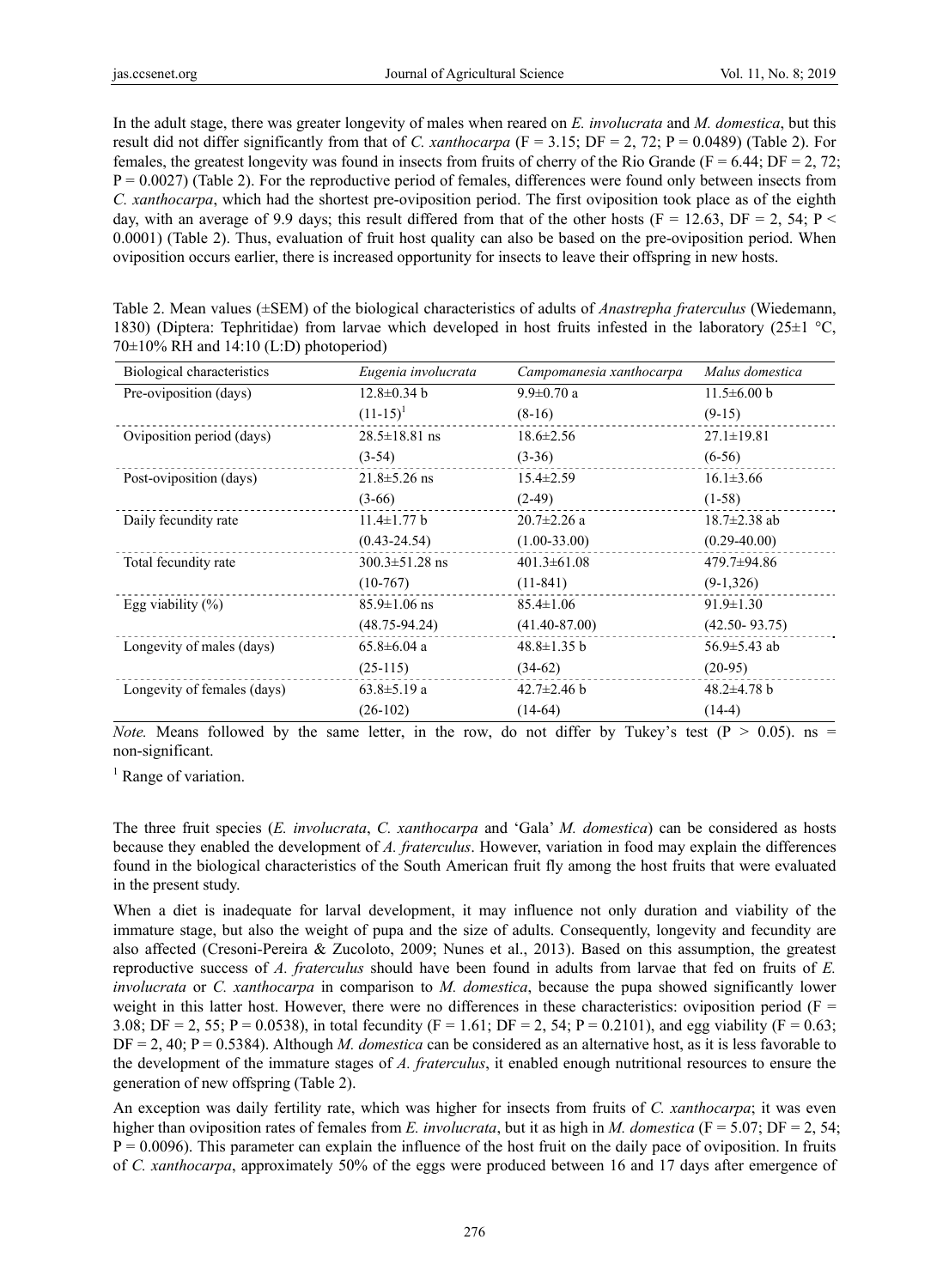adults, while in fruits of *E. involucrata* and *M. domestica*, egg production occurred between 31 and 32 days and 26 and 27 days, respectively (Figure 1).



Figure 1. Daily pace of oviposition of *Anastrepha fraterculus* (Wiedemann, 1830) (Diptera: Tephritidae) from larvae that developed in host fruits infested in the laboratory  $(25 \pm 1 \degree C, 70 \pm 10\% \text{ RH}$  and 14:10 (L:D) photoperiod)

The fruits of 'Gala' *M. domestica* were also considered less favorable to the development of the Mediterranean fruit fly, Ceratitis capitata Wiedemann, 1824 (Diptera: Tephritidae) compared with fruits of peach (*Prunus* persica L.) Stokes because the egg-adult period was longer in larvae from fruits of *M. domestica* trees (Zanardi, Nava, Botton, Grützmacher, Machota Júnior, & Bisognin, 2011).

The behavior of the larvae of *A. fraterculus* was observed in some fruits of *M. domestica*. In the pulp of those fruits, one could see tunnels or larvae near the surface of the skin or inside the fruit; tunnels had been formed in several directions. In other situations, the larvae approached the epidermis, pierced the skin and went back into the fruit. This behavior may also be indicative of less acceptance of food by the larvae. Although mobility in the immature stage of holometabolic insects is restricted, the larvae of fruit flies are capable of selecting the most appropriate food or food portions to their development, under laboratory conditions (Crestoni-Pereira  $\&$ Zucoloto, 2009; Schwarz, Durisko, & Dukas, 2014). However, the search for a safe place for development is a predominant behavior in comparison with selection of the ideal diet (Schwarz, Durisko, & Dukas, 2014).

Importantly, among cultivars of the same host, there can be differences in susceptibility to infestation by fruit flies. According to Santos et al. (2015), mature fruits of *M. domestica* cultivar from the M-11/00 selection resulted in the development of a greater number of larvae+pupa per fruit (4.9), under natural infestation conditions, compared with the cultivar Catarina (0.30). This difference in the host quality of *M. domestica* can also be influenced by the maturation stage of the fruits. In mature fruits, a greater number of larvae+pupa was developed in comparison to immature fruits: 4.9 and 1.6, respectively (Santos et al., 2015).

Host fruits can be classified into multipliers, which allow a significant increase in the insect population, or alternative, which are those infested occasionally or that multiply a small quantity of insects (Salles, 1995). Thus, the effect of host fruits on the larval development of A. fraterculus may explain the infestation rates observed in the field. The results of the present study reinforce the hypothesis that the fruits of native species, such as E. *involucrata* and *C. xanthocarpa*, are important multipliers of *A. fraterculus*. Moreover, the fruits of 'Gala' *M.* domestica represent an alternative host for this fruit fly species (Salles, 1995; Kovaleski, 1997; Garcia & Norrbon, 2 2011).

The development of *A. fraterculus* in fruits of native species, such as *P. cattleianum* and *E. uniflora*, allowed a longer oviposition period and greater longevity when compared with the development in alternative hosts, *e.g.*, *V.* ashei and Rubus spp. (Bisognin et al., 2013). Under field conditions, this adaptive advantage led to more intense infestation by *A. fraterculus* in *P. cattleianum* and *E. uniflora* (Bisognin, Nava, Diez-Rodríguez, Valgas, Garcia, Krolow, & & Antunes, 201 5).

In the south region of Brazil, *E. involucrata* is considered to be the first native host plant to fructify after the winter, *i.e.*, between September and November. Hypothetically, adults that emerge from these fruits will infest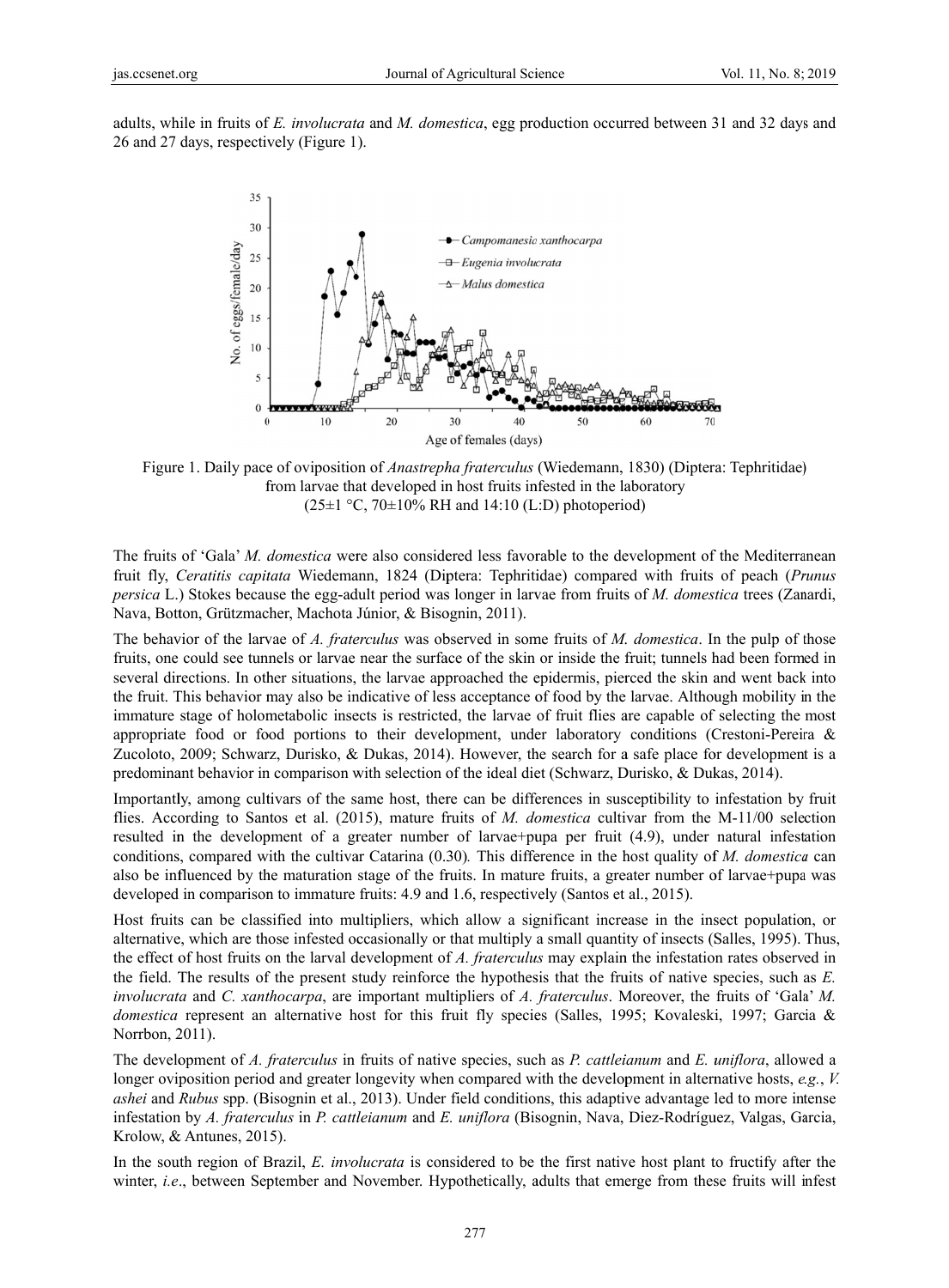fruits of *C. xanthocarpa*, and the maturation period occurs between November, December and early January. After that, *M. domestica* fruits will be infested as of December and in periods next to the harvest (Kovaleski 1997; Nora & Hickel, 2006; Rosa et al., 2017). In newly formed *M. domestica* fruits, with 1.5 cm in diameter or bigger, injuries are due to oviposition puncture, which causes the fruits to become deformed and fall off. However, in fully developed fruits, larvae develop by feeding on fruit pulp (Salles, 1995; Nora e Hickel, 2006).

Currently, biological control is a very important control method in fruit farming in Brazil for management of fruit flies (Garcia & Ricalde, 2013). There may be up to 30% of natural parasitism, mainly by native parasitoids of the family Braconidae. The highest rate of parasitism is usually found in native fruits, *e.g.*, *P. cattleianum*, *E. uniflora* and *E. involucrata* (Nunes et al., 2012). The presence of native fruits which favor the multiplication of fruit flies enhance the biological characteristics of *A. fraterculus,* hence these fruits will probably be important to maintain and establish natural and applied biological control programs for fruit fly larvae in temperate fruit farming in southern Brazil and in other Latin American countries.

#### **4. Conclusion**

The fruits of *C. xanthocarpa* (guabiroba), *E. involucrata* (cereja-do-rio-grande, cherry of Rio Grande) and *M. domestica* ('Gala' apple) enable full development of *A. fraterculus*. The period of post-embryonic development of *A. fraterculus* is faster in fruits of *C. xanthocarpa* and *E. involucrata* than in fruits of 'Gala' *M. domestica*. The pre-oviposition period of *A. fraterculus* is shorter in fruits of *C. xanthocarpa* than in fruits of *E. involucrata*  and 'Gala' *M. domestica*.

#### **References**

- Bisognin, M., Nava, D. E., Diez-Rodríguez, G. I., Valgas, R. A., Garcia, M. S., Krolow, A. C., & Antunes, L. E. C. (2015). Development of *Anastrepha fraterculus* (Diptera: Tephritidae) related to the phenology of blueberry, blackberry, strawberry guava, surinam cherry fruits. *Journal of Economic Entomology, 108*(1), 192-200. https://doi.org/10.1093/jee/tou002
- Bisognin, M., Nava, D. E., Lisbôa, H., Bisognin, A. Z., Garcia, M. S., Valgas, R. A., ... Antunes, L. E. C. (2013). Biologia da mosca-das-frutas-sul-americana em frutos de mirtilo, amoreira-preta, araçazeiro e pitangueira. *Pesquisa Agropecuária Brasileira, 48*(2), 141-147. https://doi.org/10.1590/S0100-204X2013000200003
- Cresoni-Pereira, C., & Zucoloto, F. S. (2009). Moscas-das-frutas (Diptera). In A. Panizzi, & J. R. P. Parra (Eds.), *Bioecologia e nutrição de insetos: base para o manejo integrado de pragas* (pp. 733-766)*.* Brasília, BR: Embrapa.
- Fachinello, J. C., Pasa, M. S., Schmtiz, J. D., & Betemps, D. L. (2011). Situação e perspectivas da fruticultura de clima temperado no Brasil. *Revista Brasileira de Fruticultura, 33*(1), 109-120. https://doi.org/10.1590/ S0100-29452011000500014
- FAO/IAEA. (1999). *The South American fruit fly, Anastrepha fraterculus (Wied.); Advances in artificial rearing, taxonomic status and biological studies*. Vienna, AU: International Atomic Energy Agency.
- Garcia, F. R. M., & Ricalde, M. P. (2013). Augmentative Biological Control Using Parasitoids for Fruit Fly Management in Brazil. *Insects, 4*(1), 55-70. https://doi.org/10.3390/insects4010055
- Garcia, F. R. M., Campos, J. V., & Corseuil, E. (2003). Análise faunística de espécies de mosca-das-frutas (Diptera: Tephritidae) na região do Oeste de Santa Catarina. *Neotropical Entomology, 32*(3), 421-426. https://doi.org/10.1590/S1519-566X2003000300006
- Garcia, F. R. M., & Norrbom, A. L. (2011). Tephritoid flies (Diptera, Tephritoidea) and their plant hosts from the state of Santa Catarina in southern Brazil. *Florida Entomologist, 94*(2), 151-157. https://doi.org/ 10.1653/024.094.0205
- Jaldo, H. E., Gramajo, M. C., & Willink, E. (2001). Mass rearing of *Anastrepha fraterculus* (Diptera: Tephritidae): A preliminary strategy. *Florida Entomologist, 48*(4), 716-718. https://doi.org/10.2307/3496407
- Kovaleski, A. (1997). *Processos adaptativos na colonização da maçã (Malus domestica) por Anastrepha fraterculus (Wied.) (Diptera: Tephritidae) na região de Vacaria, RS* (PhD Thesis, University of São Paulo, Brazil).
- Kovaleski, A., Sugayama, R. L., Uramoto, K., & Malavasi, A. (2000). In A. Malavasi, & R. A. Zucchi (Org.), *Moscas-das-frutas de importância econômica no Brasil: Conhecimento básico e aplicado* (pp. 285-290). Ribeirão Preto, SP: Holos.